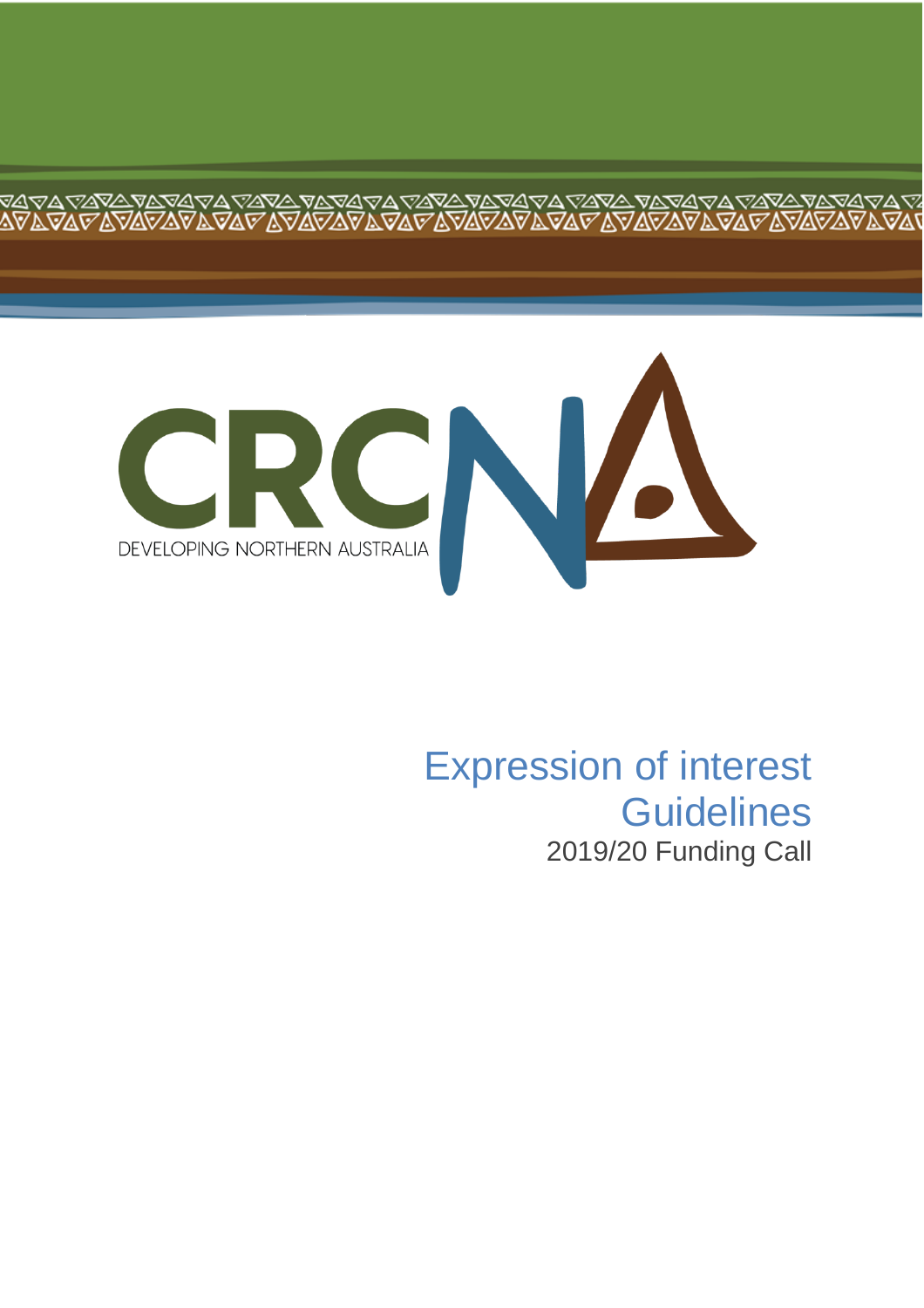# Contents

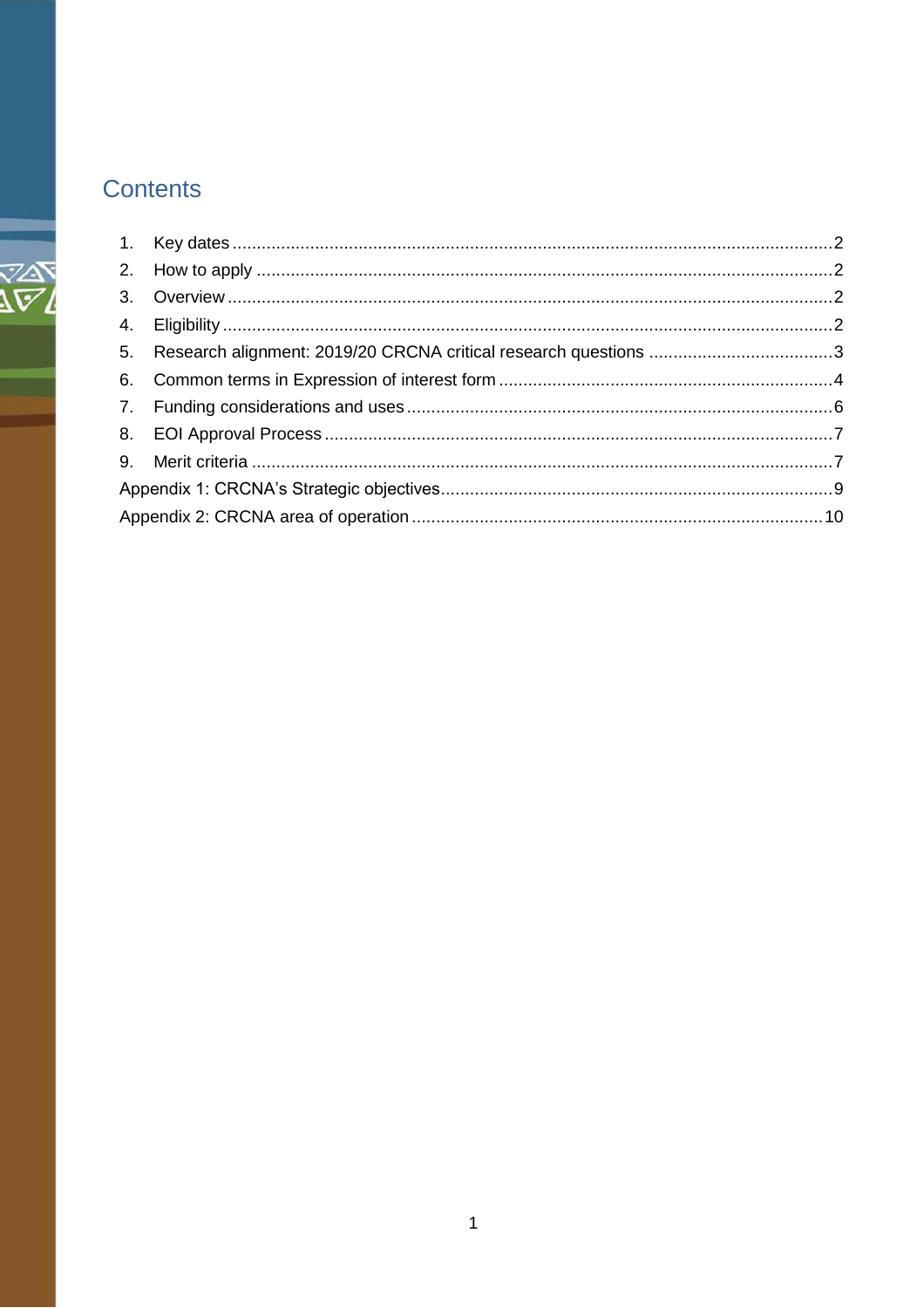## <span id="page-2-0"></span>**1. Key dates**

- Expressions of interest open **Monday 20 May 2019**
- Deadline for questions **5pm AEST Friday 21 June 2019**
- Expressions of interest close **5pm AEST on Friday 28 June 2019**
- Notification to applicants (successful and unsuccessful) **early October 2019**

#### <span id="page-2-1"></span>**2. How to apply**

The [online Expression of Interest form](http://www.crcna.com.au/research/expressions-of-interest/2018-19-funding-call/eoi-form/) is available on the [CRCNA website f](http://www.crcna.com.au/)rom **Monday 20 May 2019**.

Complete and submit [Expressions of interest form](http://www.crcna.com.au/research/expressions-of-interest/2019-20-funding-call/eoi-form/) online prior to the deadline **5pm AEST on Friday 28 June 2019.**

Any questions relating to the EOI form or these Guidelines should be emailed to [projects@crcna.com.au.](mailto:projects@crcna.com.au)

Responses to questions about the 2019/20 EOI funding call will be published on the CRCNAs website.

<span id="page-2-2"></span>**Please note**, any questions received after **5pm AEST Friday 21 June 2019** will not be answered.

#### **3. Overview**

The CRCNA is seeking collaborations to develop new technologies, products and services which address industry issues in northern Australia within the areas of:

- Agriculture and Food (including aquaculture)
- Northern Australian health services delivery
- Traditional Owner-led agribusiness or health business development.

#### <span id="page-2-3"></span>**4. Eligibility**

For an EOI to be considered eligible it must:

- have at least one partner representing industry (or the end-user of the research where appropriate).
- include significant **co-contribution of cash and in-kind** (at a minimum 1:1). EOIs with a high cash co-contribution will be viewed more favourably.
- fit within one (or more) of the three investment themes:
	- o Agriculture and food (including aquaculture)
	- o Northern Australia health service delivery
	- o Traditional Owner-led business development (in agriculture, food and/or health industries).
- ensure the research impact falls within the northern Australian region (as shown in Appendix 2).

**Note**: this does not preclude research conducted outside of northern Australia so long as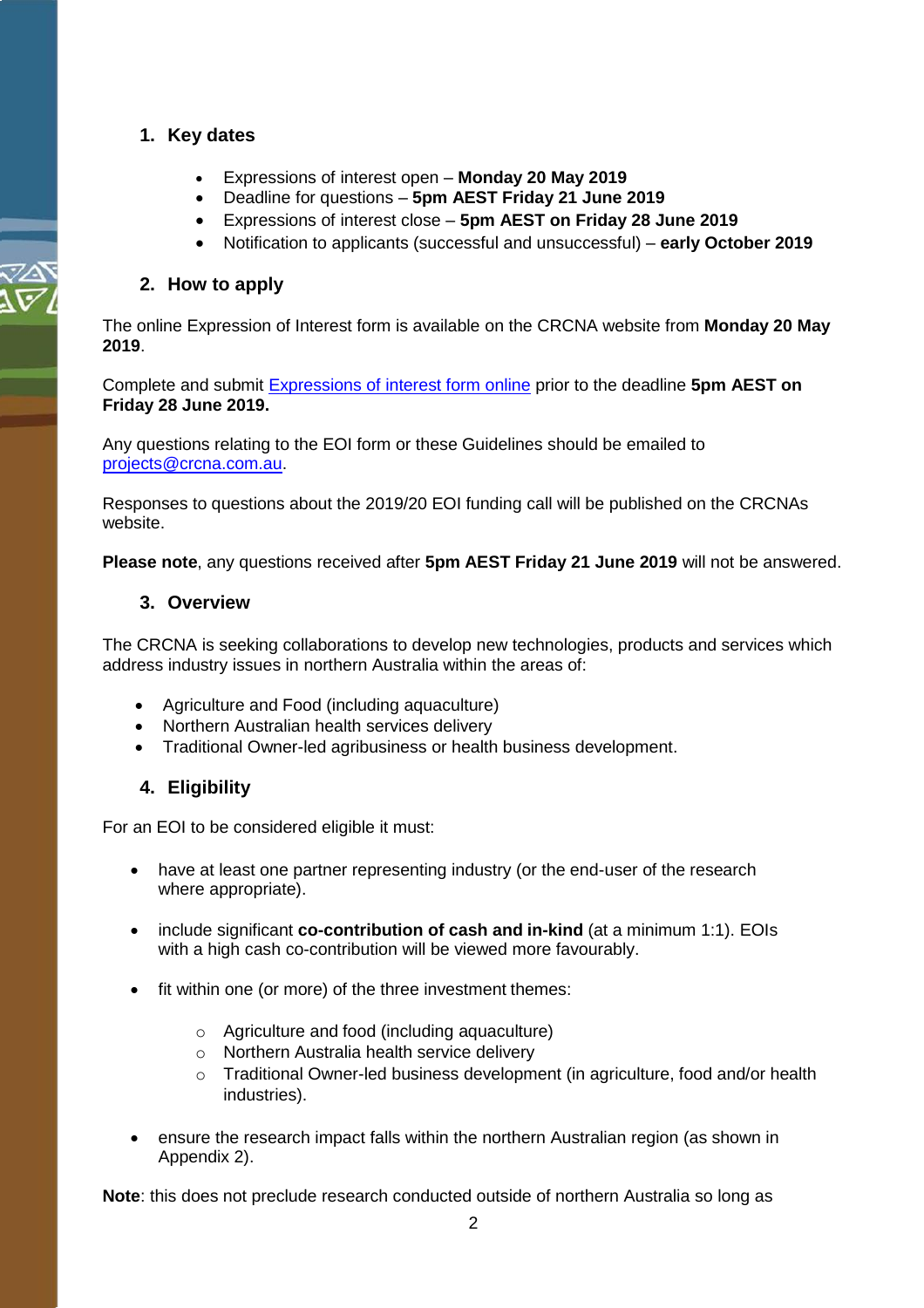<span id="page-3-0"></span>the impact resulting from the research has effect within the northern Australia region.

#### **5. Research alignment: 2019/20 CRCNA critical research questions**

The CRCNA is seeking Expressions of interest (EOI) which are industry-led, and address issues specifically related to northern Australia.

EOIs can be submitted by industry, researchers, Small and Medium-sized Enterprises (SMEs) and/or community sectors and must address one or more of the following critical research questions:

#### **Agriculture and Food**

**1. Production System and Technology Improvements** What new innovations in key production systems including finding new technologies and alternative production systems for the industry will your research deliver?

#### **Northern Australian health services delivery**

**2. Improved models for early detection, health seeking behaviour and mental health** What new, transferrable innovations in health services delivery will your research deliver to ensure improved early detection, improved health seeking behaviour and/or improved mental health outcomes in northern Australia?

**3. Development of new market opportunities and prospectus building**

What are the priority new domestic and export market opportunities in the health care and services sector, and how can the strategic development of investment prospectus be supported?

#### **Traditional Owner-led business development (in agriculture and food or health service delivery)**

**4. Identify new models and approaches of developing Traditional Owner-led business development**

What novel approaches, solutions, technologies, innovations or knowledge processes does your research deliver that will ensure sustainable Traditional Owner led business development in agriculture, food or northern health service delivery?

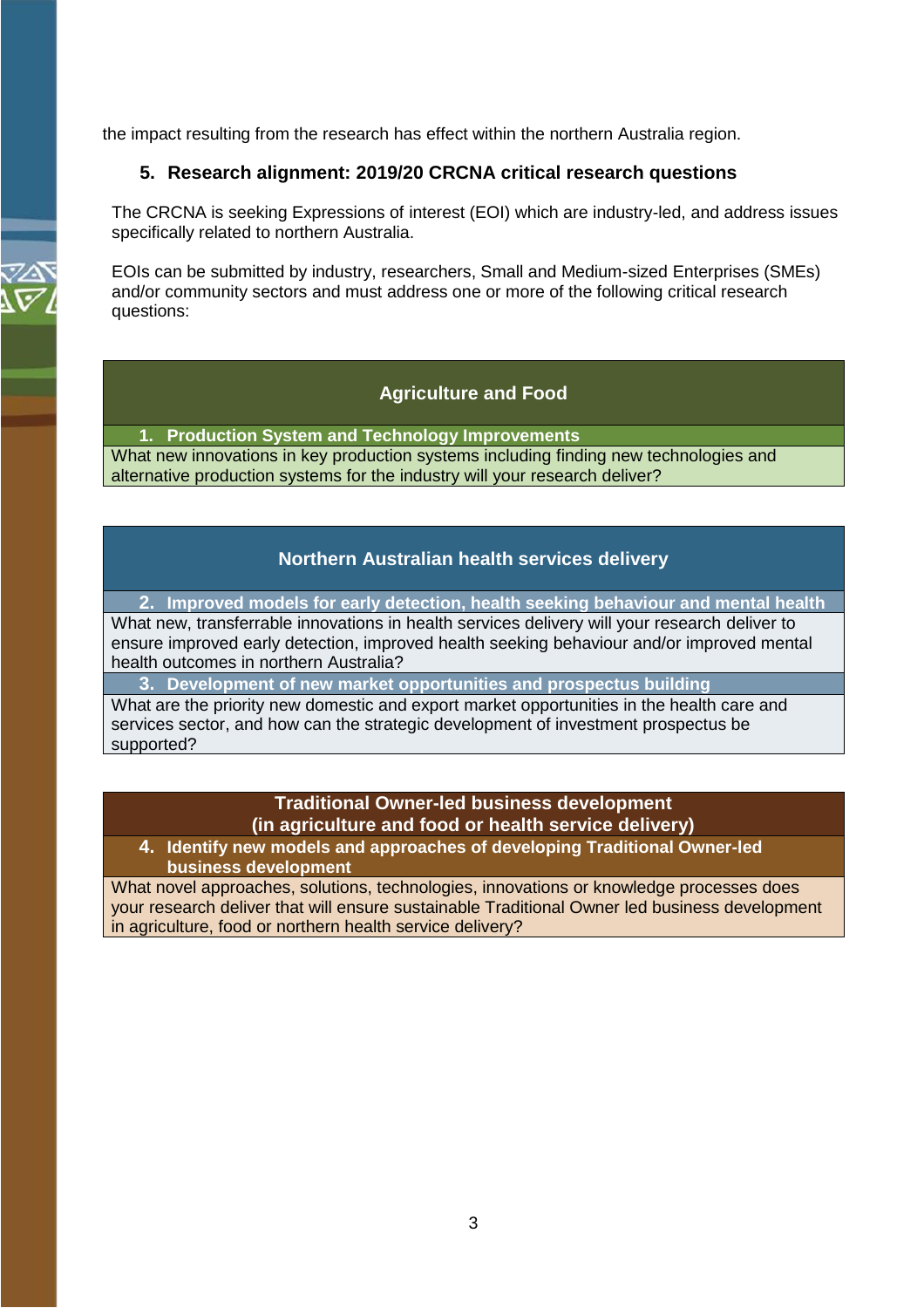#### <span id="page-4-0"></span>**6. Common terms in Expression of interest form**

**Lead participant organisation** is the organisation responsible for leading the research project and fulfilling CRCNA reporting requirements for the duration of the project.

**Participant or Participant organisation (as named in EOI form)** are those organisations who:

- make a co-contribution to the project, either cash and/or in-kind.
- utilise project funds to conduct research.

Organisations who are not making a co-contribution nor conducting research activities are considered Stakeholders.

**Stakeholder (as named in the EOI form)** are those organisations or individuals likely to engage with or benefit from the research activities or materials but are **not** contributing any cash or in-kind towards the project.

For example, a project outlined by Smith University proposing research relevant to the beef industry may propose to undertake research activities with cattle producers across northern Australia, but these cattle producers are not making any financial or in-kind co-contribution towards the project.

A project may have dozens of **Stakeholders** but only one or two **Participants** named in the EOI form.

#### **Co-contributions**

- EOIs must (at a minimum) match the amount of funding sought from the CRCNA through cash and/or in-kind co-contributions.
- Those EOIs with a high cash co-contribution will be considered more favourably during the EOI assessment process.
- It is at the Participant's discretion to determine who will provide the co-contribution and if there are multiple sources, what proportion each contributes.
- Funding sourced from other Commonwealth grants cannot be used to meet the 1:1 contribution.

**Participant cash co-contributions** are cash monies paid to the CRCNA by a Participant to undertake the agreed research activities.

**Participant in-kind co-contributions** consist of non-monetary resources utilised for research purposes. These include personnel (referred to as 'staff in-kind') and pro-rata use of facilities, equipment and services (referred to as 'non-staff-in-kind') provided by a Participant to the CRCNA from its own resources to deliver research activities associated with the project.

**Please note** if successful, cash and in-kind co-contributions **must** be reportable and auditable. This is non-negotiable.

**Full-time equivalent (FTE)** calculations are often used to determine the value of staff-in-kind cocontributions.

**Note:** the CRCNA works on "actuals" and not a standardised FTE calculation.

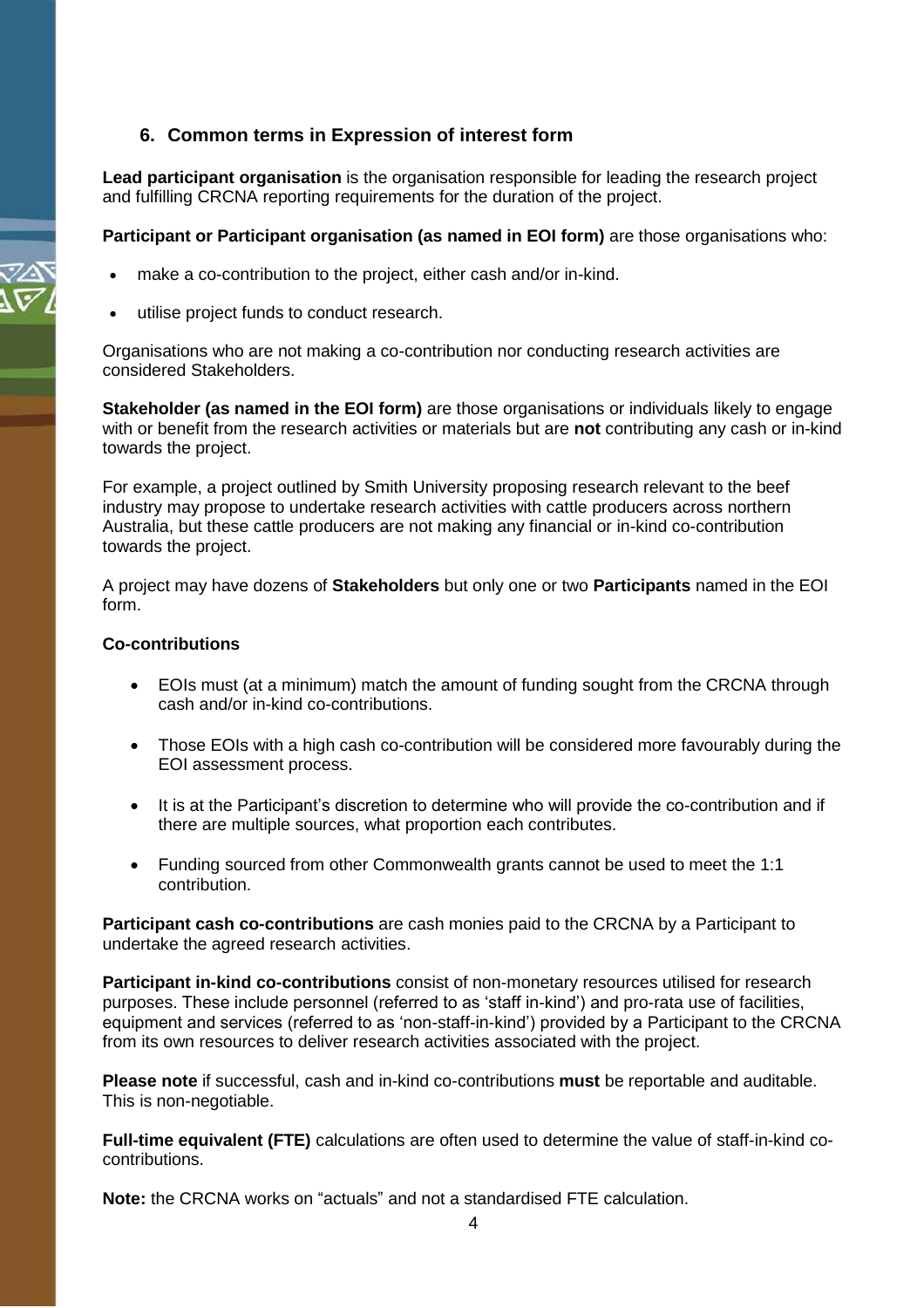The CRCNA calculates full-time equivalency on an annual basis and these costs are captured in the EOI project financials, to be submitted as part of an EOI submission.

For example, Mr Brad Simons is contributing half of his full-time role annually to this research.

This is considered a 0.5 FTE annually.

**Acknowledgement of Participant co-contributions** is provided by Participants named in the EOI.

The purpose of this acknowledgement is to ensure the Participant is aware of and agrees to the co-contribution commitment to the project through either cash or in-kind co-contributions.

Those EOIs which include an acknowledgement of Participant contribution form may be considered more favourably during the EOI assessment process.

**Expression of Interest project financials** must be completed as part of the EOI application.

This document requires Applicants to identify cash and in-kind contributions to be made by Participants named in the EOI and to outline the requested funding from the CRCNA for each year of the project.

- Amounts quoted in the financials must be GST exclusive.
- Project cash and in-kind contributions must be a minimum 1:1 ratio with the requested CRCNA funding.

#### **Pathway to impact**

EOIs should demonstrate how the proposed research will benefit communities in northern Australia.

The **Project Outputs and Pathway to impact** section of the EOI form is where Applicants can outline the proposed pathway to impact and describe how the research will meet each of the CRCNA's five strategic objectives (as outlined in Appendix 1).

The **pathway to impact** is a description of how the project outputs will be adopted to deliver outcomes and achieve an industry impact.

It is important that you consider the pathway to impact from the outset of your project as it is a key part of the CRCNA's decision making process when assessing Expressions of interest (EOIs) and forms the basis of some of our impact tracking.

A project's impact could be considered:

- The effects of the outcomes on industries and society including economic, health, social, cultural, environmental.
- The values that can be attached to the outcomes and impacts.
- Can refer to project beneficiaries i.e. those will derive some benefit from the implementation of the project, either directly or indirectly.

**Please note**, successful EOIs will have the opportunity to provide more detail on pathway to impact in the Project Outline (the next stage before contracting).

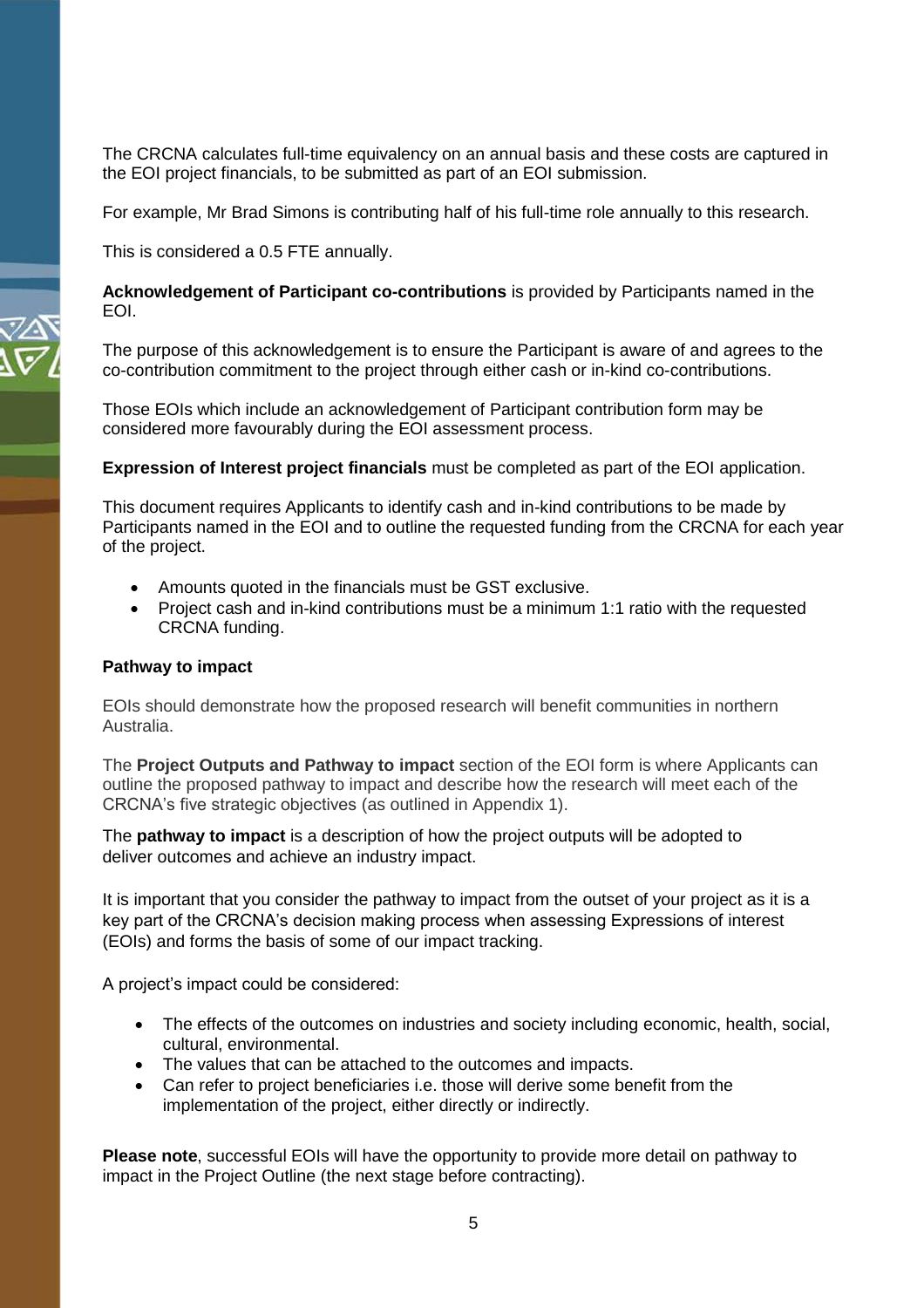#### **Participant declarations**

Applicants are not required to sign a **Participant Declaration** as part of the EOI process, although Applicants will be asked to provide the details of the person submitting the EOI as the final step in the application process.

Only participants of successful EOIs contributing in-kind only contributions are required to sign Participant declarations.

#### **Participant Contribution Deed**

Applicants are not required to sign a **Participant Contribution Deed** as part of the EOI process.

Only participants of successful EOIs contributing cash only or cash and in-kind contributions and are not responsible or contributing to the research activities are required to sign **Participant contribution deeds.**

#### **Research Agreement**

Only participants of successful EOIs are required to enter into a Research Agreement with the CRCNA.

The CRCNA works with successful EOI Applicants to develop a more detailed Project Outline, which is included in the final Research Agreement.

Research Agreements need to be fully executed before research activities are to commence. Any research activities undertaken prior to the Research Agreement being signed will not be funded by the CRCNA.

#### **CRCNA Membership**

Applicants do not need to be CRCNA Members to submit an EOI.

Only those EOIs which result in an agreed Project Outline and Research Agreement will need to become CRCNA Members.

However, anyone can nominate to become a CRCNA Member at any time via the [CRCNA](http://www.crcna.com.au/about/membership/)  [website.](http://www.crcna.com.au/about/membership/)

A CRCNA Membership costs \$100 (ex GST) per annum.

#### <span id="page-6-0"></span>**7. Funding considerations and uses**

#### **Industry-led research collaborations**

EOIs must demonstrate **why** industry needs the research and clearly outline **how** the industry will support and adopt the research (pathway to impact). At **least one** of the EOI collaborators must represent the **industry** in which the research is being undertaken.

Industry partners are not required to lead the EOI nor submit the EOI.

**Government Statutory Authorities** and **Government Entities** at state, federal and local levels are welcome to submit EOIs but must have at least one partner representing industry (or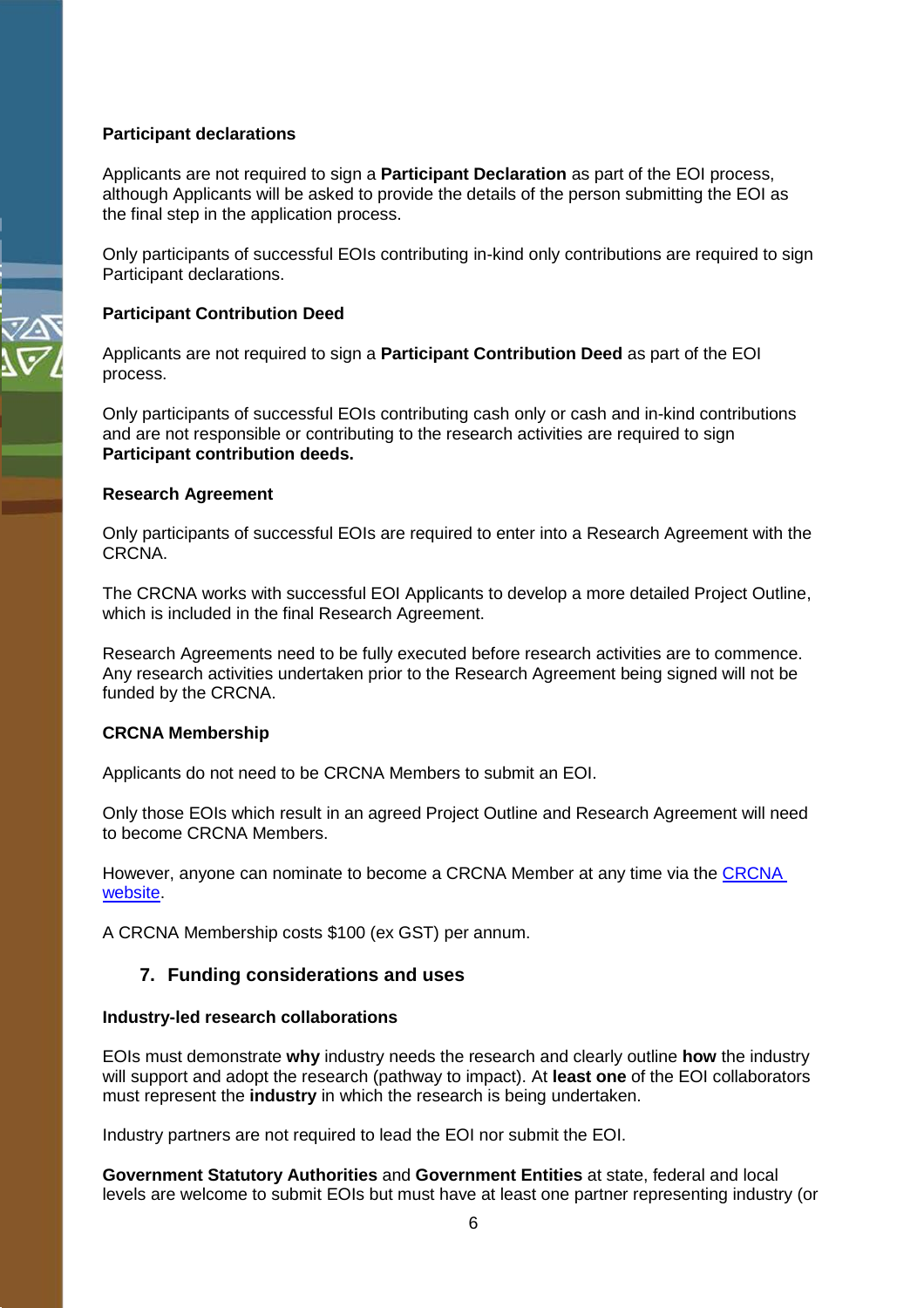the end-user where appropriate).

Significant government investment in health institutions and organisations will not preclude them from eligibility in CRCNA funding calls. However, government investment in the proposed EOI must be declared in the **Project financials** section of the EOI form.

#### **7.1 Funding uses**

CRCNA funding **can** be used to support the costs of:

- D research
- salaries
- $\Box$  student placements
- $\Box$  strategies which build the R&D capacity within SMEs
- $\Box$  deployment of research outputs and encouragement of take up by industry

CRCNA funding **cannot** be used for EOIs that:

- $\Box$  do not have a research component
- □ do not have at least one Industry Partner
- $\Box$  whose outputs are highly localised without potential broader application across Northern Australia
- $\Box$  are to build capital works or for the purchase or construction of facilities such as buildings or laboratories
- $\Box$  are for renovations or extension of buildings and existing facilities
- $\Box$  are for any activities for which you have previously been funded or are currently being funded by the Australian Government or a State or Territory governments.
- $\Box$  Institutional overheads

## <span id="page-7-0"></span>**8. EOI Approval Process**

EOIs will be assessed through a competitive, merit-based process.

The CRCNA will prepare, in collaboration with appointed advisory committee members (where required), recommendations for final consideration by the CRCNA Board.

Successful EOIs will be invited to submit a Project Outline and Project Expenditure with more specific detail on the proposed research project.

The CRCNA will also contact unsuccessful EOI Applicants.

#### <span id="page-7-1"></span>**9. Merit criteria**

Applications must:

- measurably demonstrate how their EOI will impact on one or more of the CRCNA's Strategic Objectives (refer to Appendix 1).
- fit within the 2019/20 focus areas and tackle the most strategic barriers facing the identified focus areas.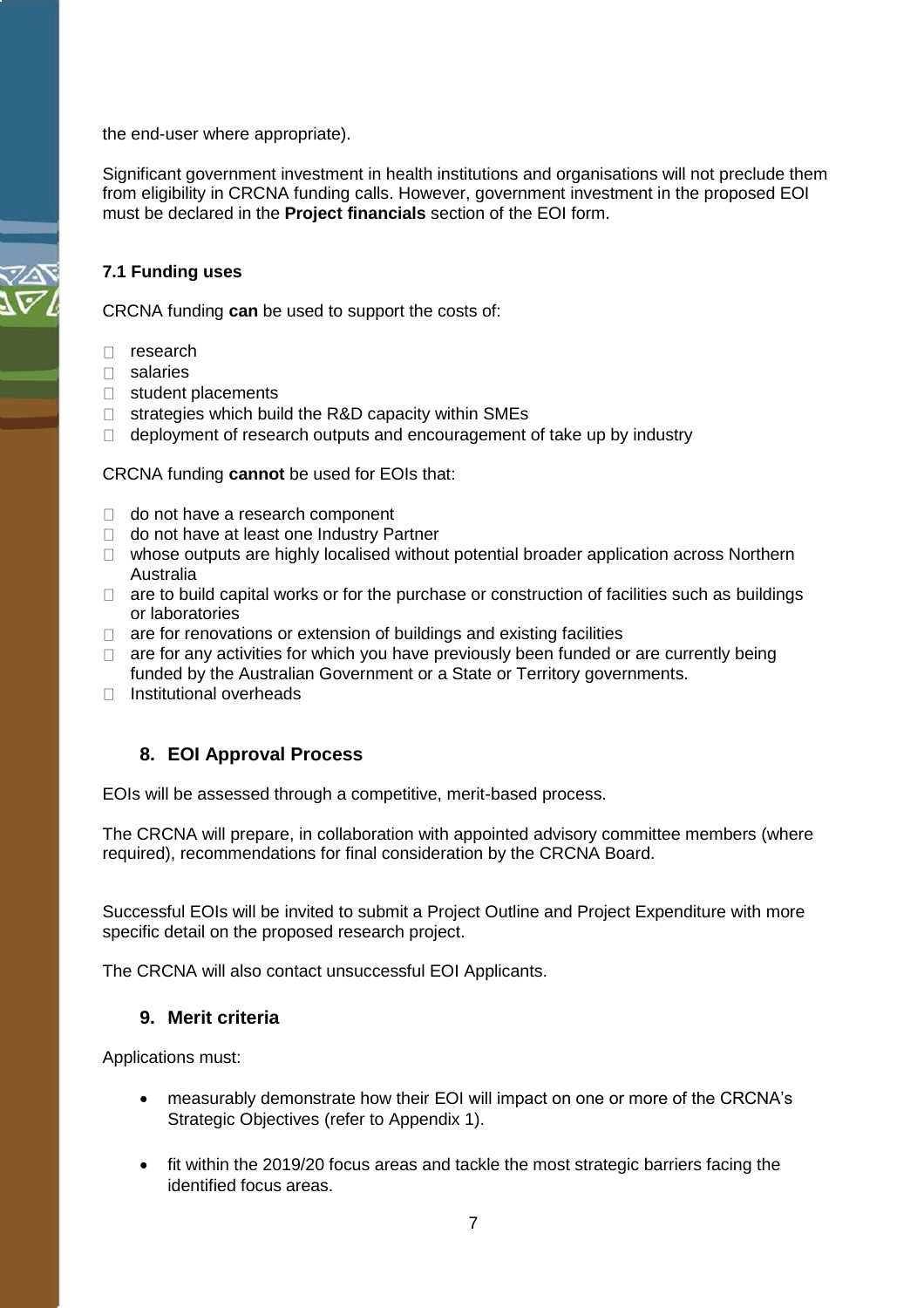- demonstrate why the EOI should be CRCNA funded and not be funded by other related programs (e.g. State and NT agencies, RD&E Corporations, etc.).
- include significant co-investment of cash and in-kind. EOIs with a high cash contribution will be viewed more favourably.
- clearly demonstrate how the EOI is supported by industry as a necessaryinvestment i.e. has demonstrable links to other industry and/or Government strategic plans and priorities.
- have a clearly outlined pathway to impact.
- demonstrate a strong Return on Investment.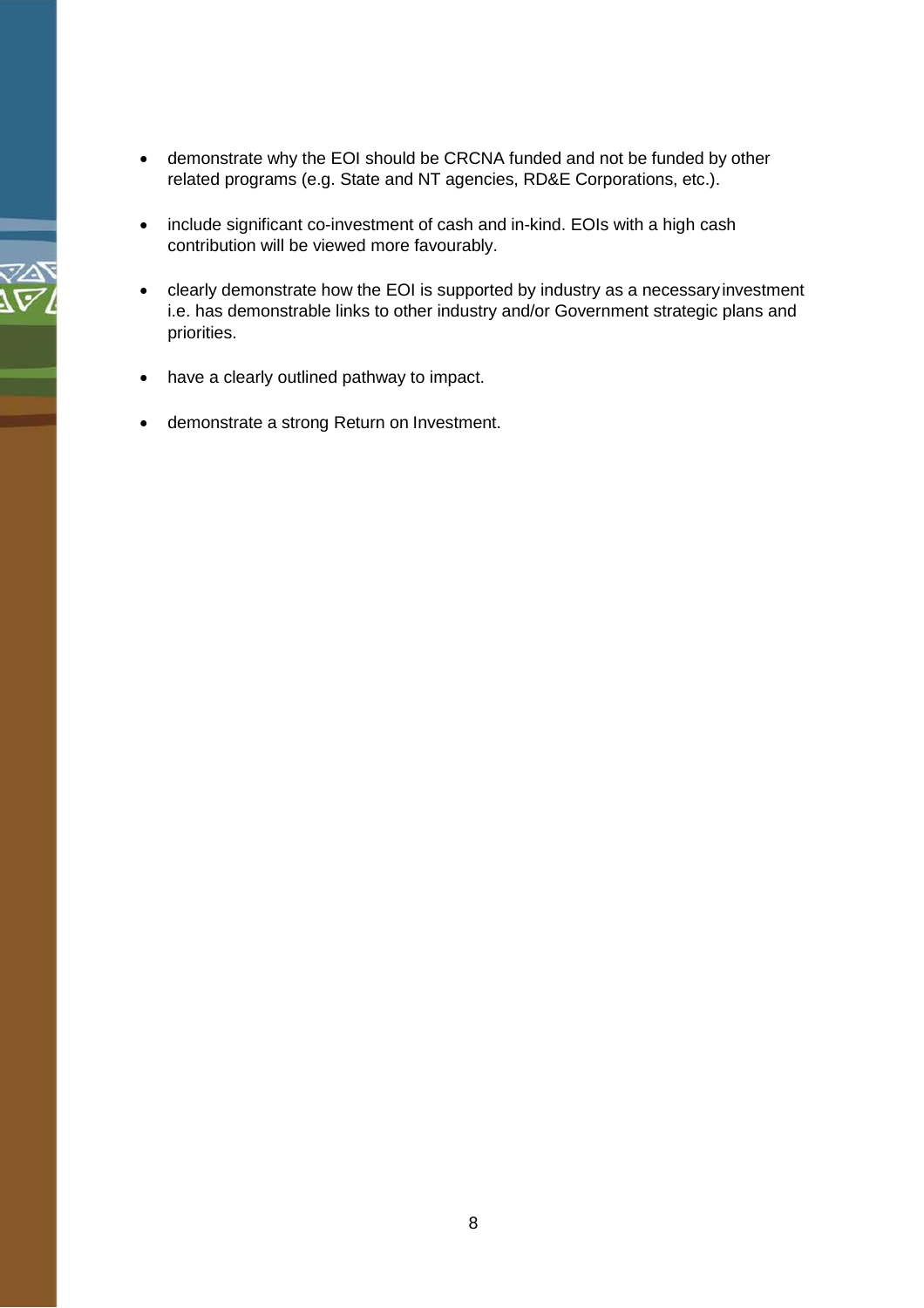# <span id="page-9-0"></span>**Appendix 1: CRCNA's Strategic objectives**

The CRCNA seeks to deliver high impact research which will lower investment barriers and enable significant capital to flow in northern Australia leading to:

- 1. Increased GDP<br>2 Increased invest
- 2. Increased investment in northern Australian<br>3. Improved supply chain efficiencies in northe
- Improved supply chain efficiencies in northern Australia
- 4. Generation of new jobs on northern Australia
- 5. Improved wellbeing of the northern Australian community

Table 1 below provides a guide to how Applicants may consider calculating the EOI's impact against these criteria.

Please note, successful EOIs will have the opportunity to elaborate on these responses in the **Project Outline** but should provide some brief comments against these objectives as part of the EOI response.

| <b>Strategic Objective</b>                                                        | <b>Calculated Impact of the proposed EOI</b>                                                                                                  |
|-----------------------------------------------------------------------------------|-----------------------------------------------------------------------------------------------------------------------------------------------|
| <b>Increased Gross Domestic</b><br><b>Product (GDP) in northern</b><br>Australia. | Specific calculation of new economic trade enabled by the CRC<br>investment and reflected as GDP impact (in Australian dollars)<br>per annum. |
| Increased investment in<br>northern Australia.                                    | Specific calculation of new investment arising (in Australian<br>dollars), categorised as research, infrastructure and services per<br>annum. |
| Improved (supply chain)<br>efficiencies in northern<br>Australia.                 | Specific calculation of increased cost efficiencies in production<br>and the supply chain (in Australian dollars) per annum.                  |
| Generation of new jobs in<br>northern Australia.                                  | Specific calculation of new and retained jobs created (calculated<br>in FTE terms) per annum.                                                 |
| Improved wellbeing of the<br>northern Australian<br>community                     | Specific calculation of multiple but specific wellbeing measures<br>calculated per annum.                                                     |